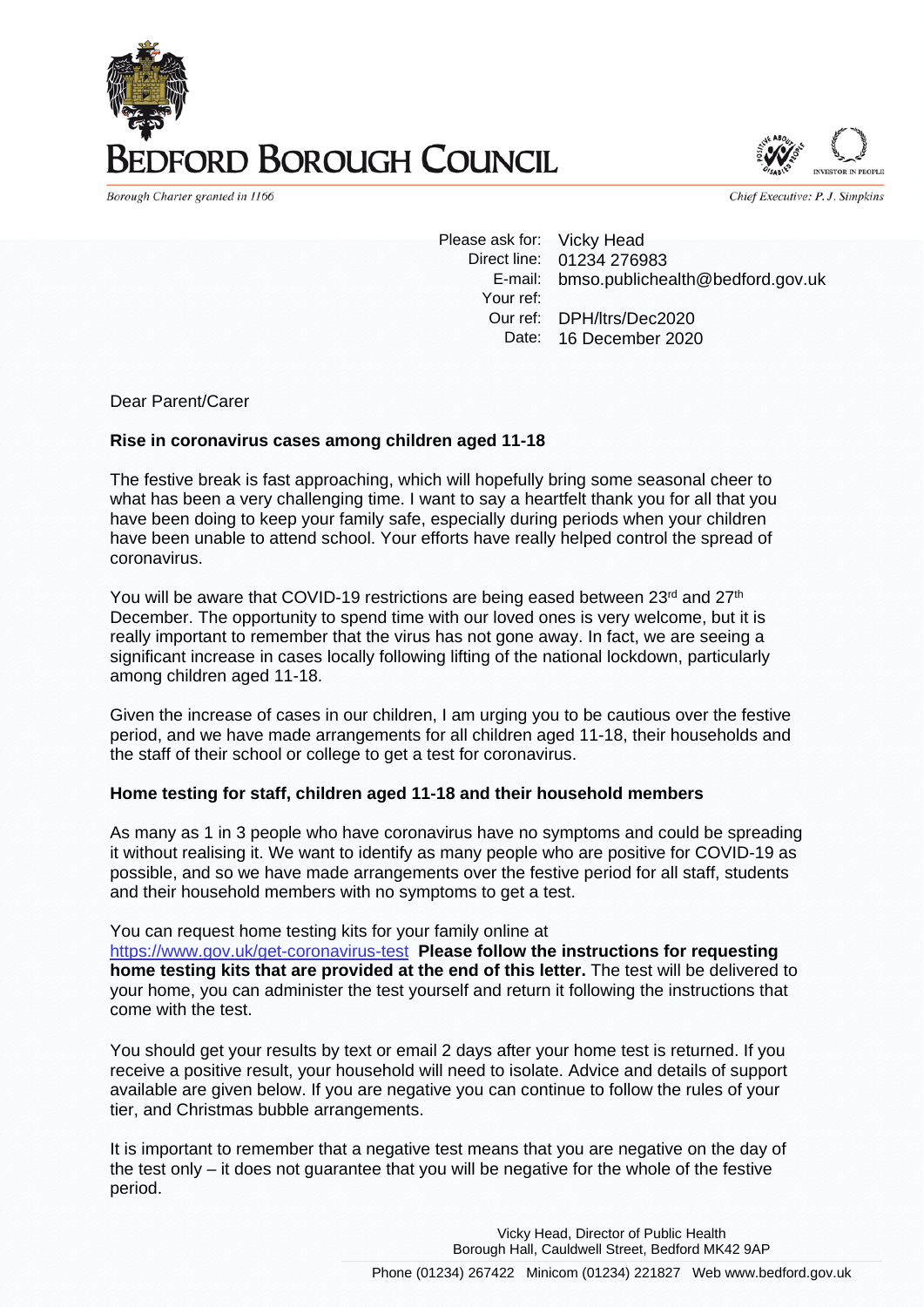

Borough Charter granted in 1166

Chief Executive: P. J. Simpkins

#### **Staying as safe as possible over the festive period**

The temporary easing of restrictions from  $23<sup>rd</sup>$  to  $27<sup>th</sup>$  December allows us to form a single Christmas bubble of up to three households for five days. If you do decide to form a Christmas bubble, I would encourage you to make it as small as possible and think carefully about the risks, particularly if you are considering forming a Christmas bubble with older or more vulnerable people.

During this period it is important that you continue to:

- Stay home as much as possible.
- Spend time outside for exercise and fresh air it's a good way to meet others more safely.
- If you do meet with your Christmas bubble indoors, try to limit the time you spent together and keep the windows open for ventilation.
- Try to maintain social distancing when you meet your Christmas bubble and whenever you go out.
- Wear a face covering if you can't socially distance.
- Regularly wash your hands.

It is vitally important that young people limit their social contact with others, because whilst most young people experience mild symptoms they can pass the virus on to others who may be more likely to become very ill.

In school, bubbles are formed so that the virus can be contained if someone tests positive. If your child is no longer attending school, they can no longer mix with students who were in their school bubble. They must only have close contact with people they live with or who are in their support bubble.

Anyone who has coronavirus symptoms (a continuous cough, temperature or a loss/change of taste or sense of smell) should isolate immediately and book a test at <https://www.gov.uk/get-coronavirus-test>

Vaccinations have begun and there is hope that 2021 will see us all return to some normality but for now, we have to keep up with the efforts to control the virus so that we can protect everyone in our community, particularly those who are most vulnerable.

Yours sincerely

 $BA$ 

**Vicky Head** Director of Public Health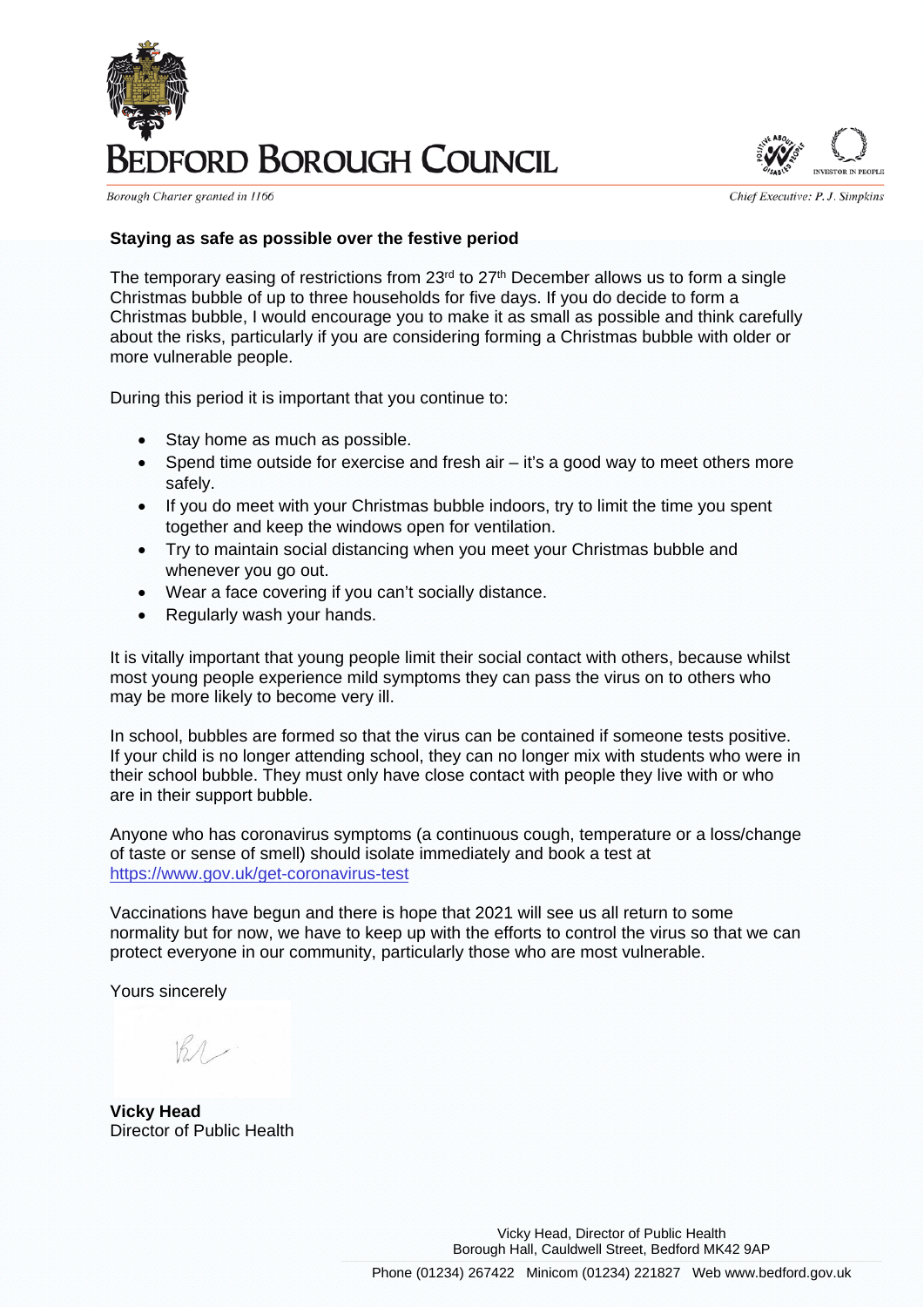# **Ordering COVID Home Testing Kits for staff, students and their families in Bedford Borough, Central Bedfordshire and Milton Keynes**

#### **How can I access order a home testing kit through the national testing web portal?** On the website, when prompted you should select:

- "no" to being an essential worker,
- "no" to having symptoms, and
- "no" to being part of a trial or pilot.
- Then select "My local council or health protection team has asked me (or someone I live with) to get a test, even though I do not have symptoms"

Selecting these options will allow you to request a home testing kit for COVID-19. More detailed instructions with screenshots are provided at the end of this guide.

### **When should I order the test?**

Please try to order the test as soon as possible to ensure that we can identify any people who are positive but asymptomatic. This is to try and prevent the spread of infection and ensure that anyone who is positive takes the appropriate action. Details of this can be found at <https://www.gov.uk/government/publications/covid-19-stay-at-home-guidance>

### **The website says "You cannot use this service to get a test if: your employer or school has asked you to get a test but you have no symptoms." Can I still get a test?**

Yes. We have made special arrangements with NHS Test & Trace in light of the high number of infections locally. Please use the instructions above to book a test.

### **The website says "There is a problem. We cannot process your request for a home test kit."**

Please try again later. The service is experiencing a high level of demand but if you keep trying you will be able to place your order.

## **Should students and staff return to their place of education before they get their test result?**

Yes, if you have the test before term ends. As long as they have no symptoms, students and staff who have been tested should continue to attend their place of education while awaiting the result of their test. This is different to the advice for those who have had a test because they have symptoms – they should isolate until they receive their test result.

### **What if I test negative?**

Anyone who tests negative does not need to self-isolate but remember that the test means that you are negative on the day of the test only – it does not guarantee that you will be negative for the whole of the festive period.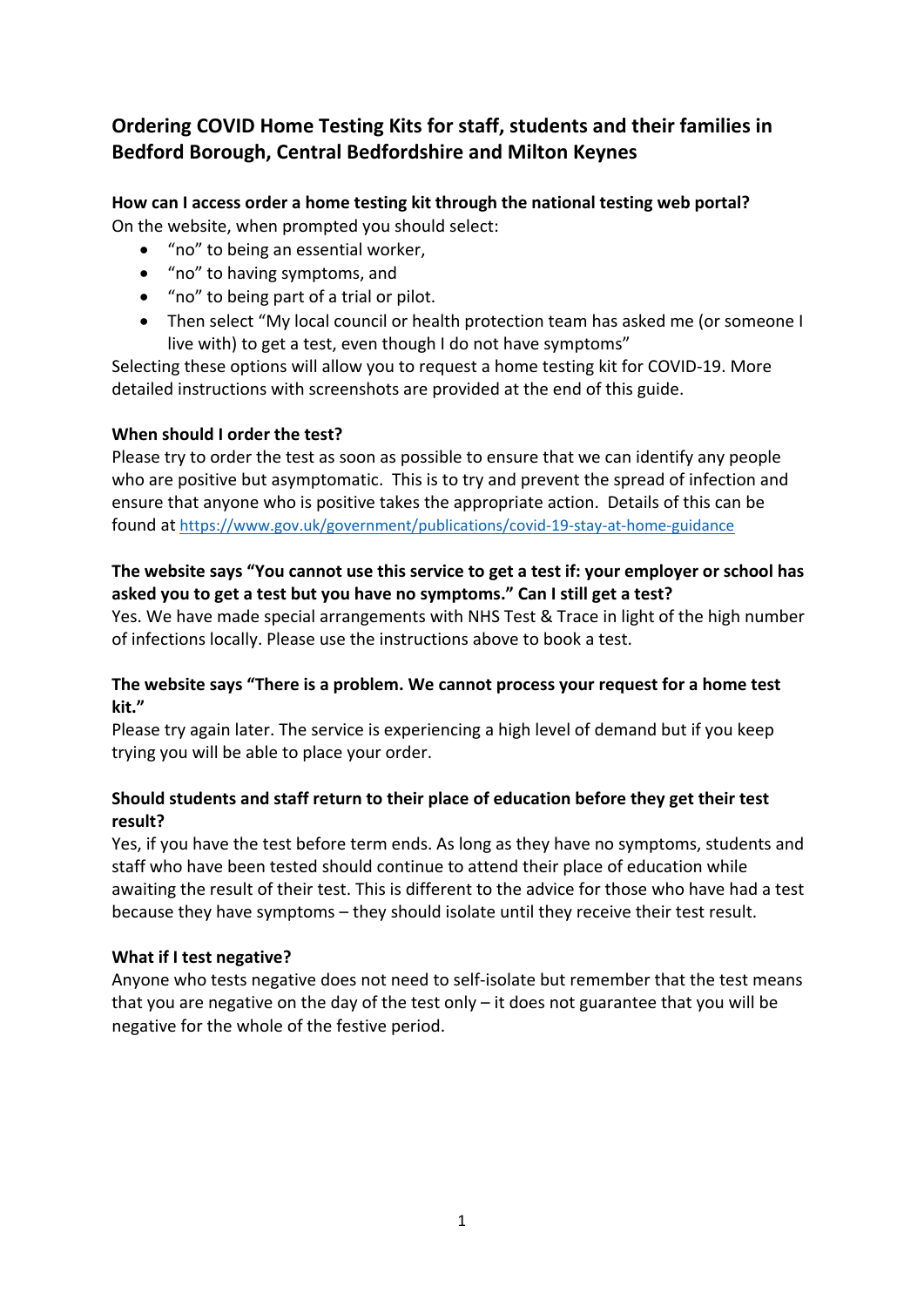#### **What should I do if I test positive?**

If you have received a positive test result you, and your household must self-isolate, this is the only way to guarantee you won't pass COVID-19 to others.

If you are told to isolate, you should go home and start self-isolating straight away. Self-isolation is one of the most important things we can do to help stop the spread of the virus and protect our friends and family, our community and the NHS.

For help and support to self-isolate please visit<https://www.bedford.gov.uk/covid19> You will also be contacted by NHS Test & Trace – please provide them with the information requested so that we identify your contacts and contain the virus.

Don't forget to let school/college know that you have tested positive including the date you took the test. If a student or staff member tests positive it is important to notify the school so that close contacts in the school/college can be identified and asked to self-isolate.

#### **Why aren't you offering this to the families of younger children?**

The rate infection is much lower among younger children and evidence suggests that they are also much less likely to transmit COVID-19 to others. There are a limited number of home testing kits available and we are targeting them where they will make the most difference.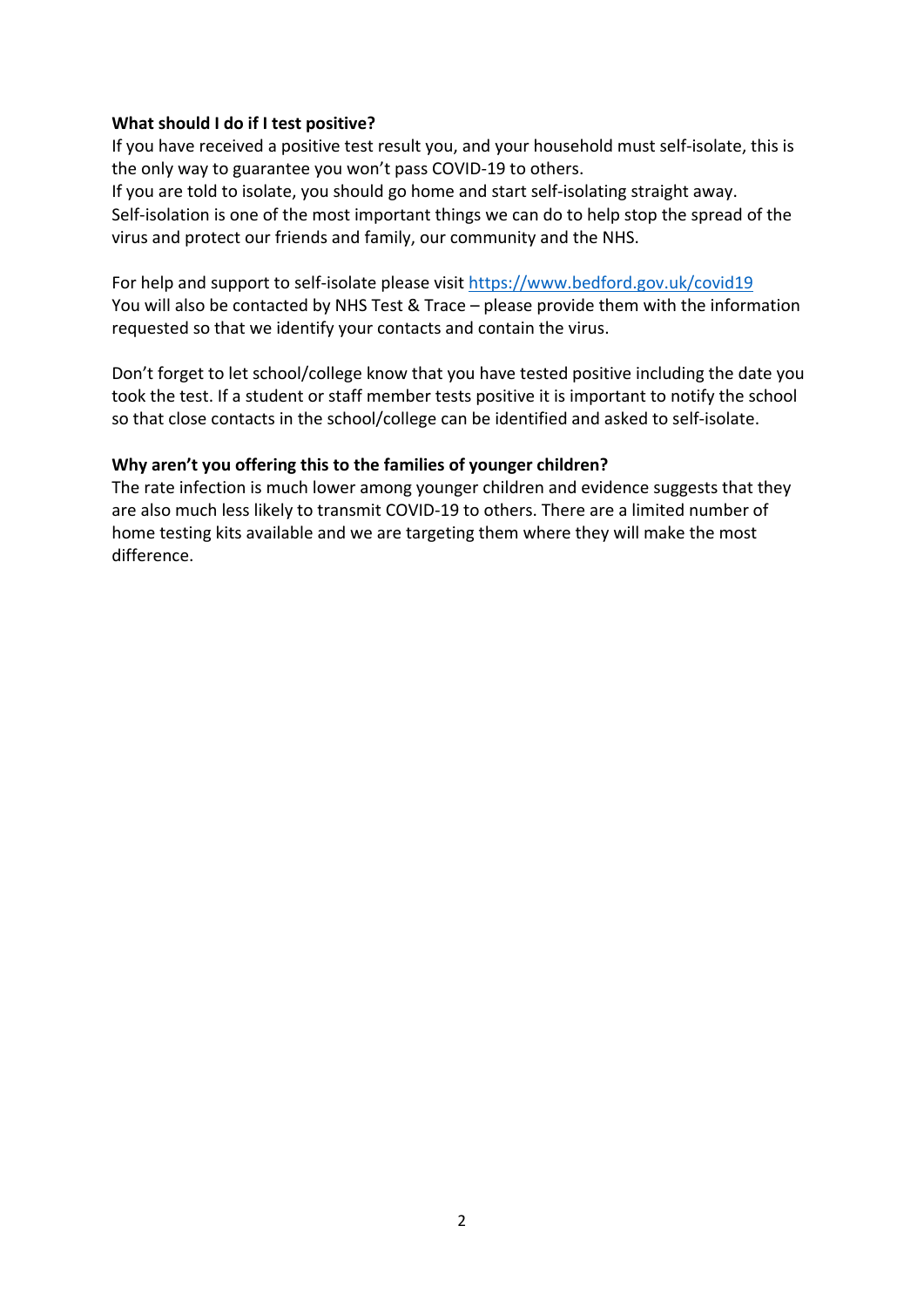# **A guide to ordering home testing kits**

The screen shots below help illustrate the process but do not include all the pages you will need to complete.



- are taking part in community testing
- . have been invited to take part in the Contact Testing Study
- were told to get a test by the COVID Symptom Study app (by ZOE)

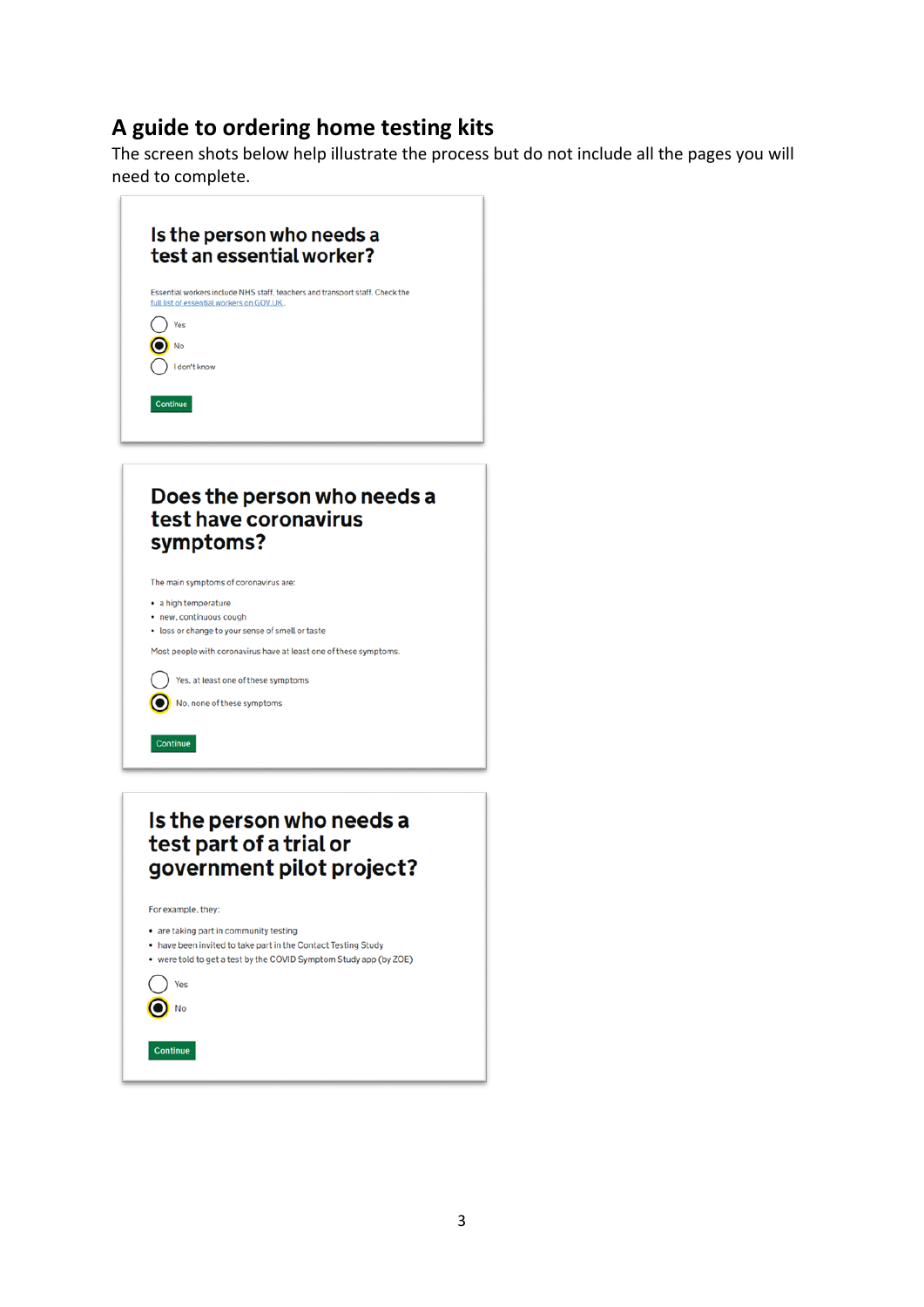| Why are you asking for a<br>test?                                                                                                                                                                                                                                                                                                                                             |
|-------------------------------------------------------------------------------------------------------------------------------------------------------------------------------------------------------------------------------------------------------------------------------------------------------------------------------------------------------------------------------|
| I've been told to get another coronavirus test<br>I'm ordering for someone I live with who has coronavirus symptoms<br>My local council or health protection team has asked me (or<br>someone I live with) to get a test, even though I do not have<br>symptoms<br>I'm part of the National Tactical Response Group (NTRG), or<br>someone I live with is<br>None of the above |
| Continue<br>Do you or someone you live<br>with have a car, small van or<br>motorbike?                                                                                                                                                                                                                                                                                         |

We are asking this so we can include a drive-through test as one of your options.

You can still choose a walk-through test or a home test if you prefer.

It's safe to visit a drive-through test site if you're self-isolating.



This will ensure that you get the home testing kit option.